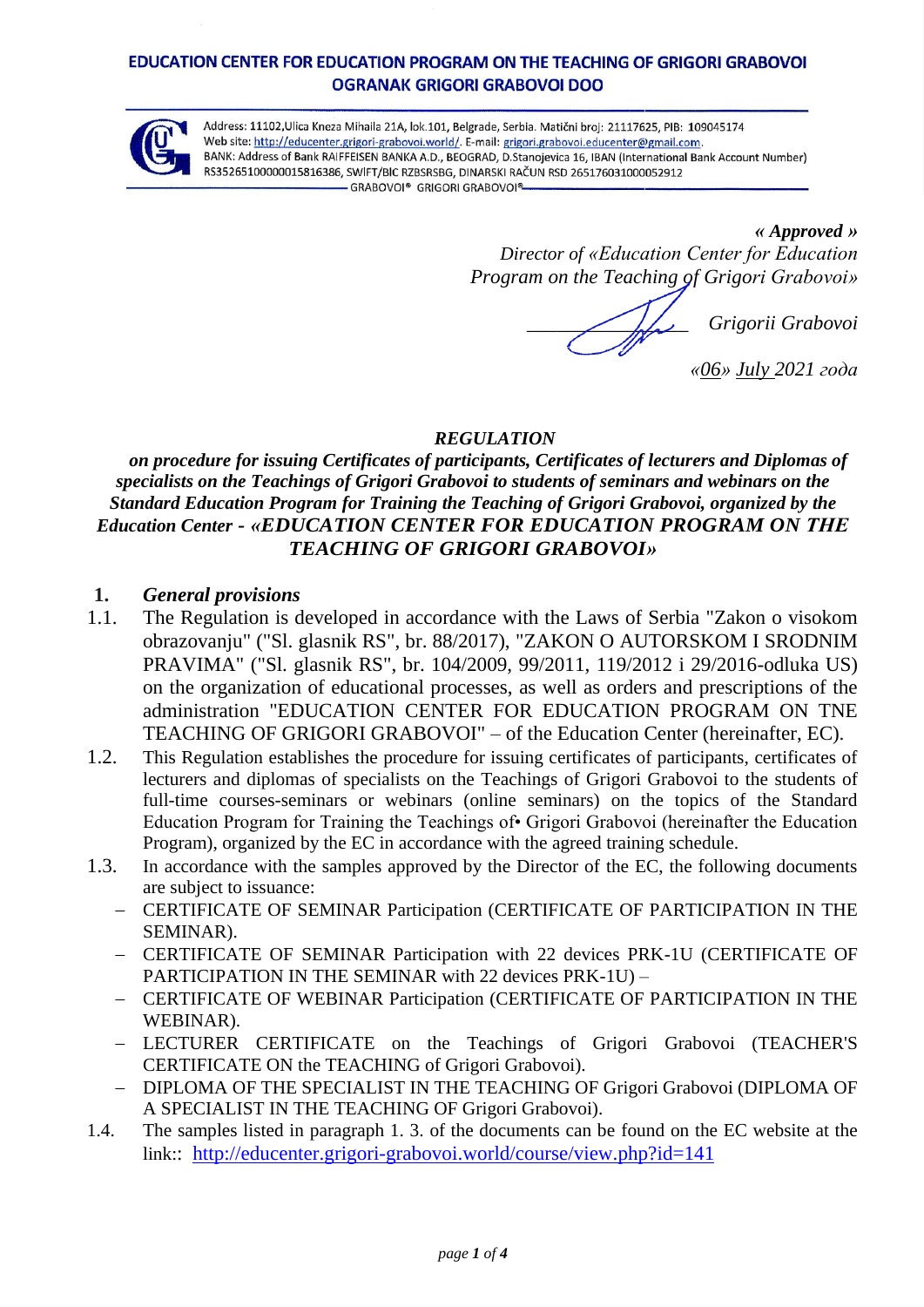# *2. Conditions for issuing Certificates and Diplomas of specialists.*

- 2.1. Certificates and Diplomas of the established sample are issued by the certification department of the EC to participants of seminars, webinars and courses organized both by the Education Center according to the Education Program, and by teachers who have a corresponding contract with the EC, according to their own individual plans agreed with the EC.
- 2.2. Certificates are issued **only** for those seminars, webinars and courses which identification codes and names in the language of their conduct are in strict accordance with the names of the works included in the Education Program of the EC and in the Reference List of works by G. P. Grabovoi. At the same time, the copyright for translations of the texts of Grigori Grabovoi's works in the language of the seminar or webinar corresponding to the topic should belong to G. P. Grabovoi.

In the Testimonies, Certificates and Appendices to Diplomas to be entered only exact titles of Works, taken from the approved Training Program and without any numbers of Works from the Training Program.

The reference list of G. P. Grabovoi's works is available for download and use in the work on the EC website at the link:

<http://educenter.grigori-grabovoi.world/mod/url/view.php?id=5507>*.*

*If there is no topic of the seminar, webinar or course in the Reference List of G. P. Grabovoi's works in the language of the seminar, as well as in the case of incomplete correspondence of the title of the topic of the seminar, webinar or course in the language of the seminar to the name of the topic that is available in the Reference List of G. P. Grabovoi's works, the application for issuing Certificates is not satisfied.*

CERTIFICATE OF SEMINAR PARTICIPATION (CERTIFICATE OF PARTICIPATION IN THE SEMINAR) is issued to all students, participants of full-time coursesseminars held in full compliance with the conditions set out in paragraphs 2.1. and 2.2. of this Regulation on the basis of the application of the organizer of the seminar, which is filled out in accordance with the approved form and instructions for completing it. Templates of Certificate application forms and instructions for completing them are available for download at the following links:

2.2.1. [Request for certificates of the Education Center \(for participants of webinar / seminar\)](http://educenter.grigori-grabovoi.world/mod/url/view.php?id=5508)

2.2.2. [Request for certificates of the Education Center \(for lecturers\)](http://educenter.grigori-grabovoi.world/mod/url/view.php?id=5509)

2.2.3. [Instructions for filling out request forms for obtaining Certificates \(Egnlish\)](http://educenter.grigori-grabovoi.world/mod/resource/view.php?id=5537)

2.2.4. Инструкция [для заполнения форм Заявок на получение Сертификатов \(RU\)](http://educenter.grigori-grabovoi.world/mod/resource/view.php?id=5538) Certification of students is not provided.

CERTIFICATE OF SEMINAR PARTICIPATION with 22 devices PRK-1U (CERTIFICATE OF PARTICIPATION IN the SEMINAR with 22 devices PRK-1U) is issued to all students, participants of full-time or online courses-seminars using 22 devices PRK-1U, conducted in full compliance with the conditions set out in paragraphs 2.1. and 2.2. of this Regulation on the basis of the application of the organizer of the seminar, which is filled out in accordance with the approved form. The application form is available for download at the link specified in clause 2.2.1.

Certification of students is not provided.

2.3. CERTIFICATE OF WEBINAR PARTICIPATION (CERTIFICATE OF PARTICIPATION IN THE WEBINAR) is issued to all listeners, participants of webinars (online seminars) held in full compliance with the conditions set out in paragraphs 2.1. and 2.2. of this Regulation and on the basis of the application of the organizer of the seminar, which is filled out in accordance with the approved form. The application form for download is available at the link specified in clause 2.2.1.

Certification of students is not provided.

2.4. LECTURER CERTIFICATE ON THE TEACHING of Grigori Grabovoi (CERTIFICATE OF THE TEACHER ACCORDING to the TEACHING of Grigori Grabovoi) issued:

– the audience (participants) in-class or online courses-workshops held in full compliance with the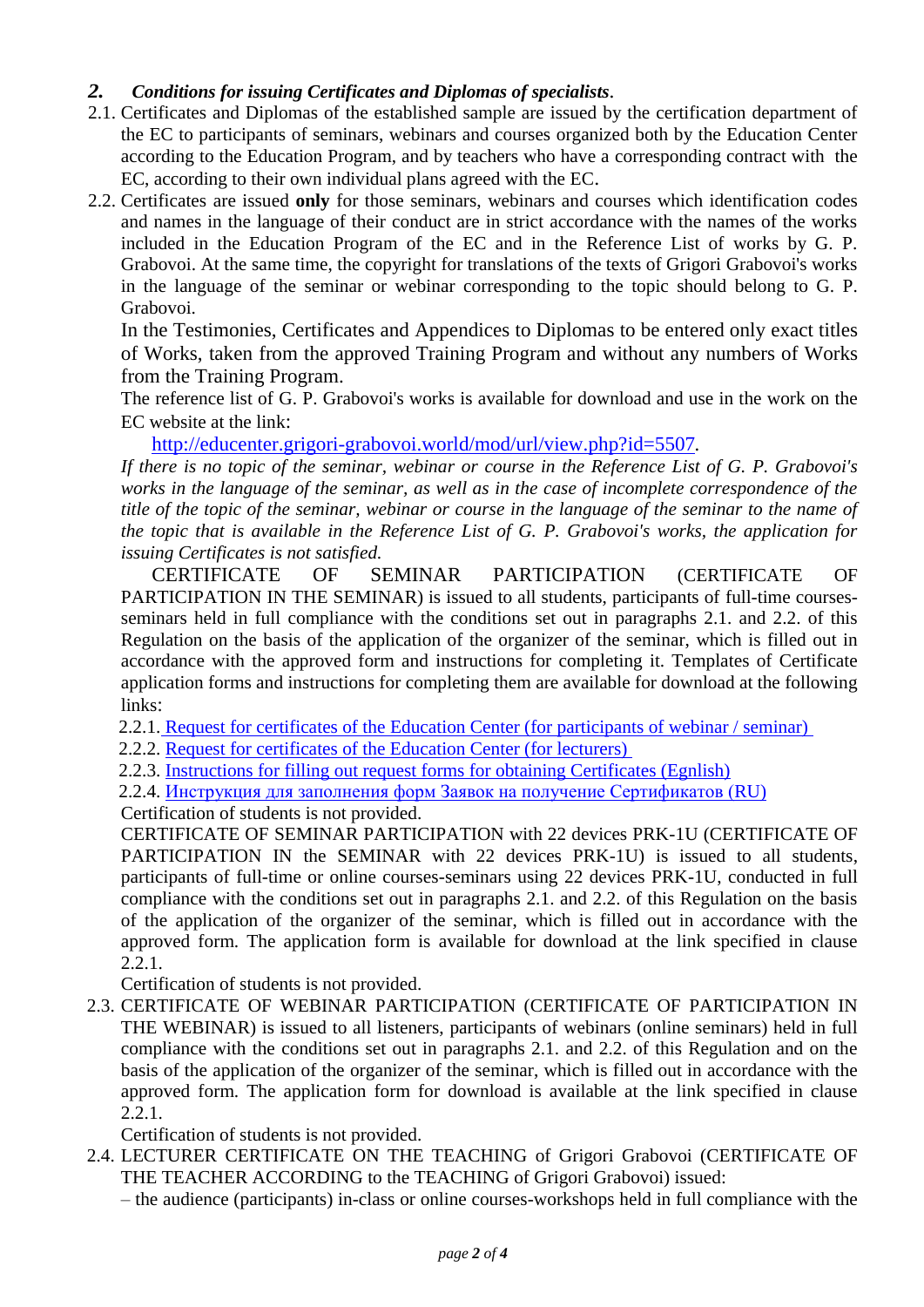conditions set forth in section 2.1. and 2.2. hereof, successfully passed certification on the basis of application the organizer of the seminar, which is filled in accordance with the approved form. The application form for download is available at the link specified in clause 2.2.2.

– persons who have independently studied any individual material from the Training Program and have successfully passed certification on it with the simultaneous writing of an abstract on the studied material in accordance with the approved requirements, or after passing the test.

- 2.4.1. To obtain the LECTURER CERTIFICATE ON THE TEACHING of Grigori Grabovoi (TEACHER'S CERTIFICATE ON THE TEACHING of Grigori Grabovoi), a participant of fulltime or online courses-seminars must:
- 2.4.1.1. Undergo the mandatory certification according to the text of the work of G. Grabovoi on the topic of the seminar, listened to it under academic reading, in the language of its holding and independently study this text received from the organizer (teacher) of the seminar in PDF format. *Note: the text of the work of G. Grabovoi in the language of the seminar, different from Russian, transmitted to the listener for study, must contain the information about the fact that the right to translate the original work in Russian into the language of the lecture he listened, belongs to G. Grabovoi. The copyright mark must be present in the translation text – © Grabovoi G. P.*
- 2.4.1.2. Give to the seminar organizer (teacher) a receipt stating that the listener:
	- Is shown the rules for reading seminars on the Teaching of Grigori Grabovoi, in accordance with the text of the mailing list for teachers and sublicensees dated 14.11.2016. [http://grigori-grabovoi-education.info/information-for-teachers-and-sub-licensees-from-](http://grigori-grabovoi-education.info/information-for-teachers-and-sub-licensees-from-14-11-2016/)[14-11-2016/](http://grigori-grabovoi-education.info/information-for-teachers-and-sub-licensees-from-14-11-2016/)
	- is warned that the seminars on the Teaching of Grigori Grabovoi are training seminars and that no treatment or any other effects on the participants of the seminar are carried out during the seminar.
- 2.4.2. In order to obtain the status of an official teacher of the EC with the right to conduct seminars and webinars on behalf of the EC, as well as to apply for receiving Certificates of the EC for participants of the workshops, the teacher must conclude an appropriate contract with the EC.
- 2.5. DIPLOMA OF THE SPECIALIST IN THE TEACHING of Grigori Grabovoi (DIPLOMA OF THE SPECIALIST IN THE TEACHING OF Grigori Grabovoi) is issued on the following grounds:

– to students of the courses who have fully mastered all the works included in the Education Program and have successfully passed the certification for these works.

The basis to get a Diploma is the presence of Certificates of listening to all seminars or webinars on the works included in the Education Program and documents confirming successful certification for all works included in this Program.

– students of the courses who have successfully passed the certification for a special course made up of works included in the Education Program and approved by the director of the EC G. P. Grabovoi, as well as in addition to the certification having positive results of applying the technologies of Grigori Grabovoi's Teaching in practice.

The basis to get a Diploma is the presence of a document on the successful completion of certification in a special course and Protocols or Certificates of positive results of applying the technologies of Grigori Grabovoi's Teaching in practice.

2.6. All those who carry out teaching are obliged to receive standard notifications from Students signed by them before the start of the educational process (both in full-time and distance learning) that the educational process is being carried out in the classroom.

### *3. Procedure for issuing certificates*

3.1. Certificates are issued only for those seminars, webinars or courses, during which the requirements and conditions set out in paragraphs 2.1. and 2.2. of this Regulation are met.

To issue certificates, the organizer of the seminar (webinar) or the teacher as the organizer must,